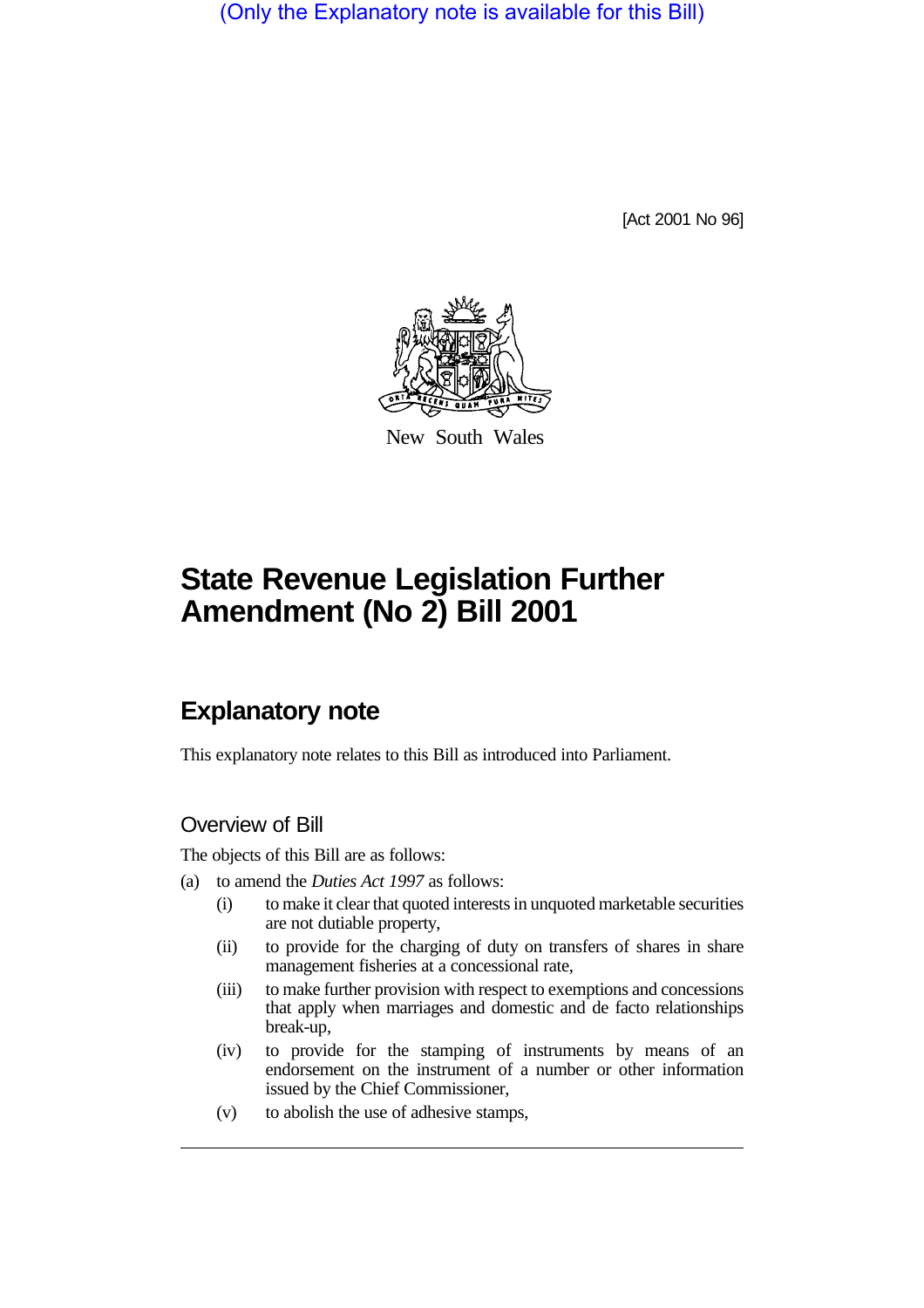Explanatory note

- (vi) to exempt from payment of duty certain transfers of marketable securities to specified index trusts,
- (vii) to make other amendments by way of law revision,
- (viii) to make ancillary and consequential amendments,
- (b) to amend the *Land Tax Management Act 1956* as follows:
	- (i) to simplify the method of assessing liability for land tax on land that is the subject of an unutilised value allowance,
	- (ii) to extend the exemption for land used as an owner's principal place of residence to land used and occupied by a beneficiary under a will,
	- (iii) to clarify a concession that applies on the death of the owner of land,
	- (iv) to make further provision with respect to the concession that applies when land is intended to be used and occupied as the owner's principal place of residence,
	- (v) to make further provision for the liability of trustees and trust beneficiaries for land tax on land that is the subject of a fixed trust, and to amend the *Land Tax Act 1956* consequentially,
	- (vi) to simplify the arrangements relating to liability for land tax when land is the subject of an agreement for sale,
	- (vii) to make other amendments by way of law revision,
	- (viii) to make ancillary and consequential amendments,
- (c) to amend the *Taxation Administration Act 1996* as follows:
	- (i) to permit the disclosure of taxation information to the Director-General of the Department of Transport, for the purposes of the administration of the *Parking Space Levy Act 1992*,
	- (ii) to give the Chief Commissioner power to refund tax in order to give effect to a decision of the Hardship Review Board,
	- (iii) to make ancillary and consequential amendments,
- (d) to amend the *Unclaimed Money Act 1995* as follows:
	- (i) to require an enterprise that holds any unclaimed money to make reasonable efforts to identify and locate the owner of the money, and to ensure the money is paid to the owner, before the money is paid to the Chief Commissioner,
	- (ii) to exempt amounts not exceeding \$20 from the unclaimed money provisions,
	- (iii) to authorise the Chief Commissioner to recover money wrongfully paid to a person,
	- (iv) to make ancillary and consequential amendments,

Explanatory note page 2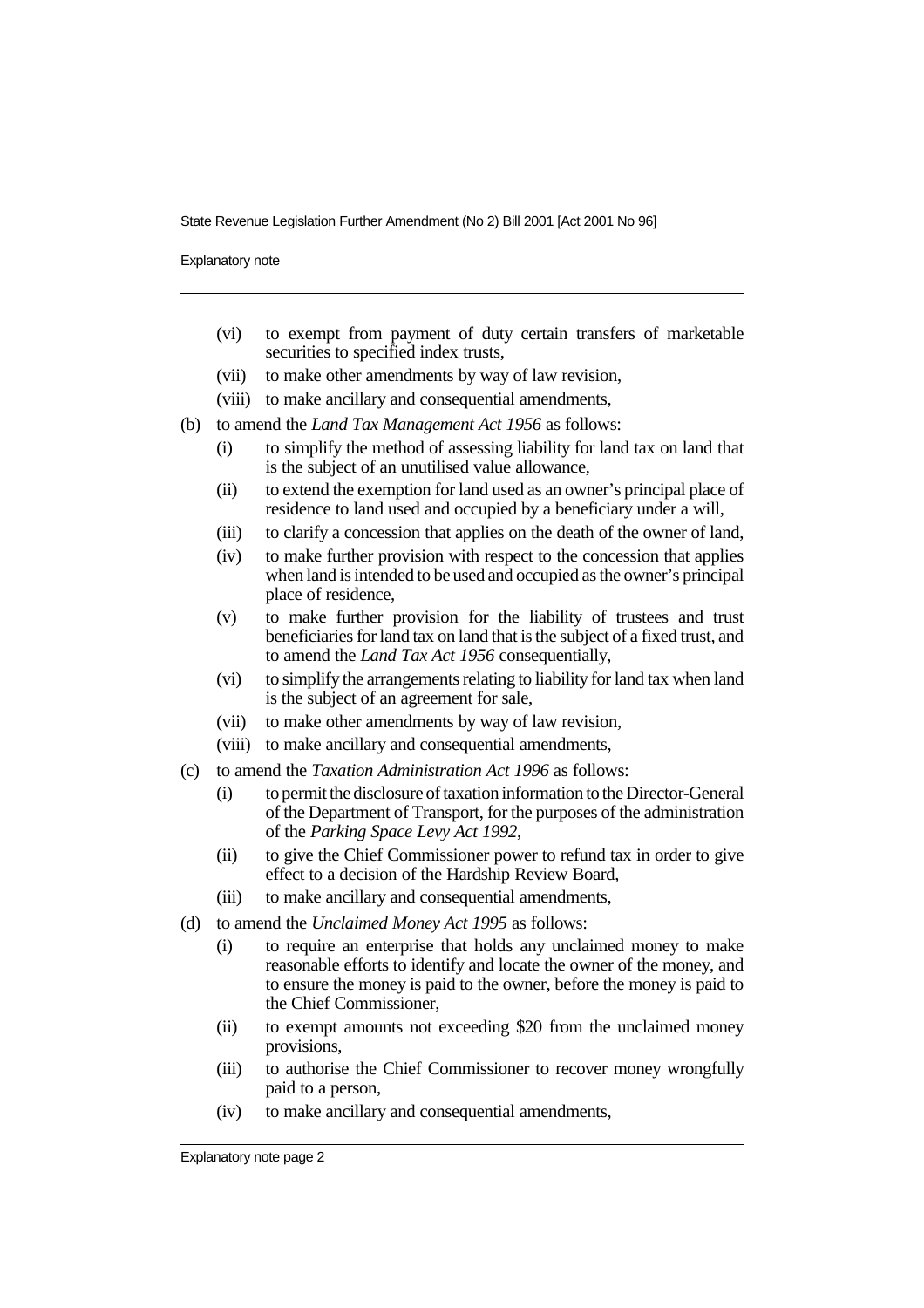Explanatory note

(e) to repeal the *Petroleum Products Subsidy Act 1965* and the *Petroleum Products Subsidy Regulation 1998*.

#### Outline of provisions

**Clause 1** sets out the name (also called the short title) of the proposed Act.

**Clause 2** provides for the commencement of the proposed Act.

**Clause 3** is a formal provision giving effect to the amendments to legislation set out in Schedules 1 to 4.

**Clause 4** repeals the *Petroleum Products Subsidy Act 1965* and the *Petroleum Products Subsidy Regulation 1998*. The legislation relates to a Commonwealth subsidy scheme that has been discontinued.

## **Schedule 1 Amendment of Duties Act 1997**

#### **Quoted interests in marketable securities**

Shares, or units in a unit trust scheme, that are quoted on the Australian Stock Exchange or a recognised stock exchange are not considered to be dutiable property under the *Duties Act 1997*. Interests in such shares or units are also not considered to be dutiable property. This means that transfers of such shares, units or interests are not dutiable under the Act.

The amendments extend that exemption to interests in shares or units, if the interest (rather than the share or unit) is quoted on the Australian Stock Exchange or a recognised stock exchange. Accordingly, transfers of such interests will not be dutiable. See Schedule 1 [1].

#### **Duty on transfers of shares in share management fisheries**

The amendments provide that duty on dutiable transactions in shares in a share management fishery (established under the *Fisheries Management Act 1994*) is to be charged at a rate of 60 cents per \$100, or part, of the dutiable value of the shares. This is the same rate as the rate that applies to dutiable transactions in marketable securities. See Schedule 1 [2].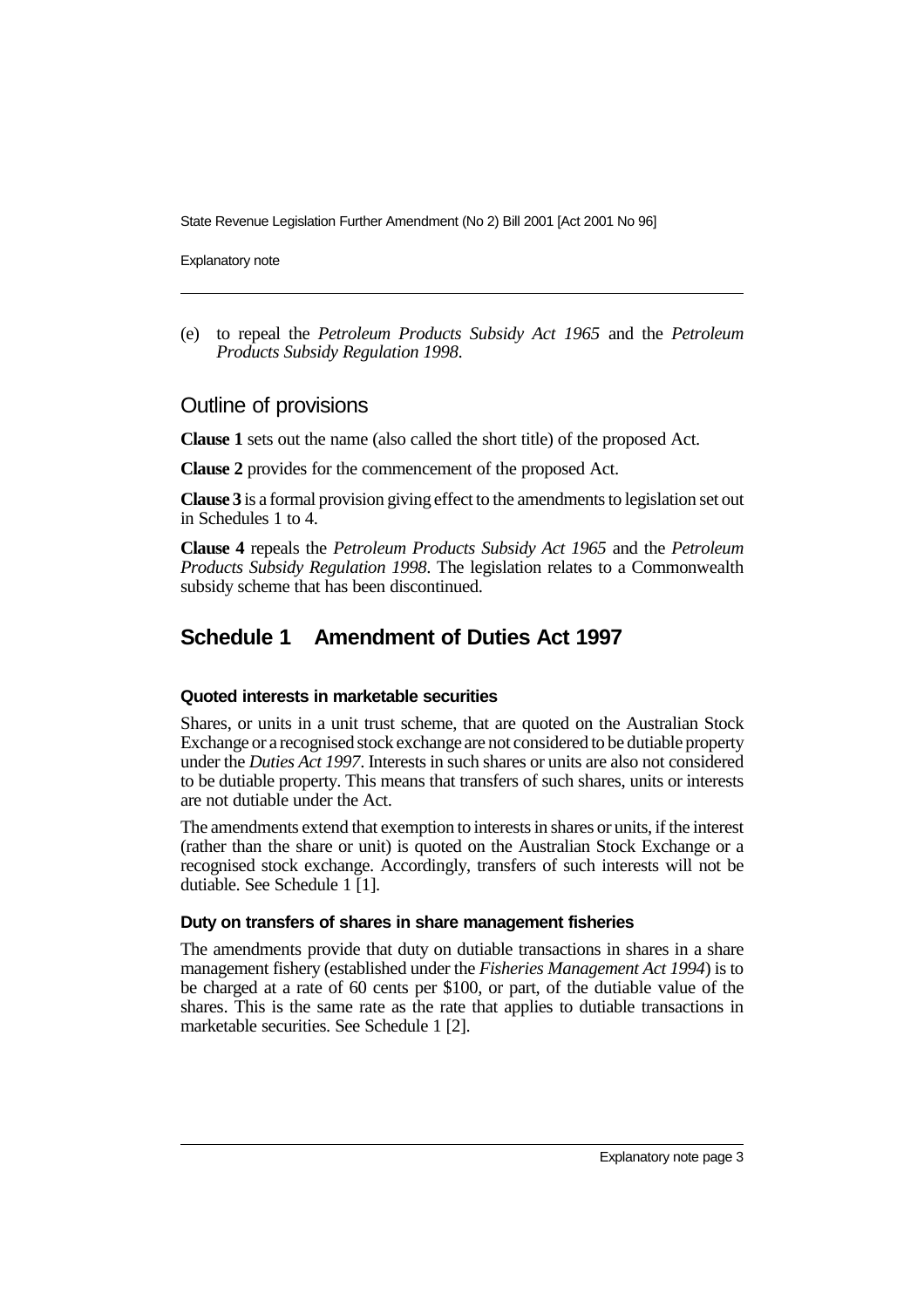Explanatory note

#### **Exemptions and concessions—break-up of marriage or domestic or de facto relationship**

At present, the *Duties Act 1997* exempts from duty a transfer or an agreement for sale or transfer of matrimonial property or relationship property in certain circumstances if it is made as a consequence of the annulment or dissolution of a marriage, or the termination of a domestic relationship. A similar exemption applies to acquisitions in private corporations and to applications for motor vehicle registration.

The amendments extend the exemption to cases where the Chief Commissioner is of the opinion that a marriage has broken down irretrievably. It will no longer be necessary to establish that the marriage has been, or will be, annulled or dissolved. See Schedule 1 [4], [6], [8], [9] and [15].

The Chief Commissioner will be required to have regard to evidence of the dissolution, annulment or break down of a marriage, or termination of a domestic relationship, that is provided to the Chief Commissioner in support of an exemption claim. See Schedule 1 [8], [12] and [16].

Similar amendments are made to the provisions of the Act that provide for the charging of duty at a concessional rate on refinancing mortgages. See Schedule 1 [14].

Amendments are also made for the purpose of recognising financial agreements that are made between parties to a marriage under new provisions of the *Family Law Act 1975* of the Commonwealth, and for the purpose of ensuring that they are exempt from duty. See Schedule 1 [3], [5], [9] and [15].

Schedule 1 [7], [10], [11] and [13] are ancillary and consequential amendments. Schedule 1 [23] includes a transitional provision.

#### **Stamping of instrument by means of endorsement**

At present, the *Duties Act 1997* provides for the stamping of a dutiable instrument by means of an impressed stamp or by some other method authorised by the Chief Commissioner or the Act.

The amendments allow the Chief Commissioner to make arrangements for the assessment of instruments for duty purposes without the instruments actually being lodged with the Chief Commissioner. Instead, information about the instrument will be given to the Chief Commissioner and an assessment made on the basis of that information. The Chief Commissioner will then issue a number, or other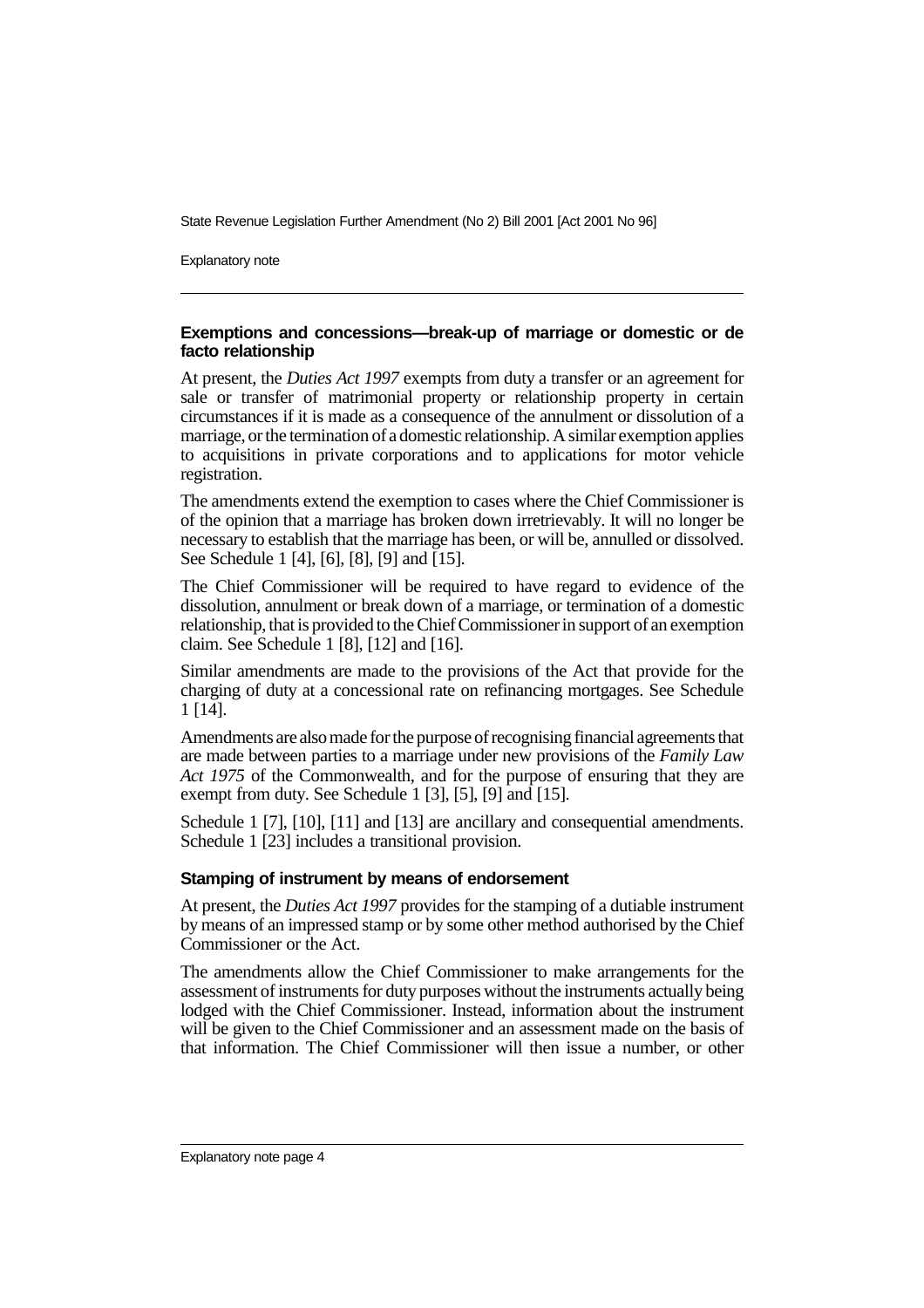Explanatory note

information, as evidence of the assessment for endorsement on the instrument concerned. The amendments will allow an instrument to be stamped by means of the endorsement on the instrument of that number or other information, in accordance with the arrangements approved by the Chief Commissioner.

The amendments also allow the Chief Commissioner to issue a notice of assessment or statement of confirmation in respect of the assessment that includes the information provided to the Chief Commissioner on the basis of which the assessment was made.

See Schedule 1 [17] and [18].

#### **Abolition of use of adhesive stamps**

The amendments abolish the use of adhesive stamps to stamp instruments from 1 January 2002. Adhesive stamps may still be used in respect of instruments executed before that date. Applications for a refund in respect of unused adhesive stamps may be made up to 1 January 2003. See Schedule 1 [19], [20] and [21]. Schedule 1 [23] includes a transitional provision.

#### **Exemption for transfers to index trusts**

Before 1 July 2001, when transfers of quoted marketable securities were dutiable under the *Duties Act 1997*, certain transfers of marketable securities made to named index trusts were exempt from duty.

The amendments validate arrangements for the extension of that exemption to the following index trusts, on and from the date specified below in relation to the trust:

- (a) Index Shares Fund—2 March 2001,
- (b) streetTRACKS50 exchange traded fund—1 April 2001,
- (c) Barclays Australian Listed Property Index Fund—3 May 2001.

See Schedule 1 [23].

#### **Other amendments**

Other amendments are made for the purpose of updating and revising the definitions of *complying superannuation fund* and *related body corporate*. The amendments are made for law revision purposes, as a result of changes to Commonwealth legislation. See Schedule  $1$  [24] and [25].

The amendments also allow the making of savings and transitional regulations. See Schedule 1 [22].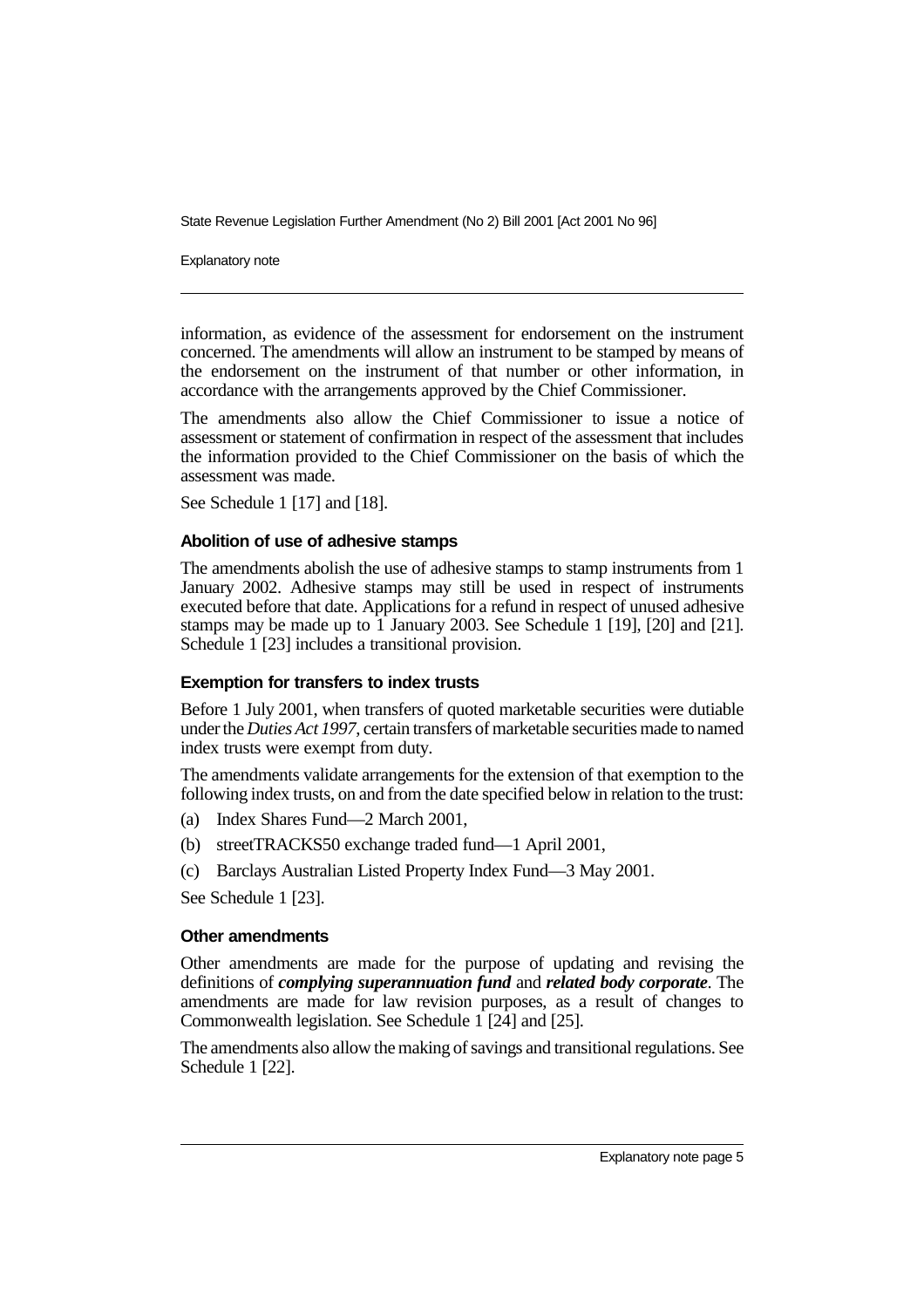Explanatory note

## **Schedule 2 Amendment of land tax legislation**

#### **Amendments relating to land subject to an unutilised value allowance**

Amendments to the *Land Tax Management Act 1956* change the method of assessing liability for land tax in respect of land that has an unutilised value allowance.

At present, if an unutilised value allowance is entered in the Register of Land Values in respect of land, the Act allows the land owner to postpone part of his or her liability for land tax. This is because the land has a higher value than its use reflects (for example, it may be zoned for multi-level development but used only for a single storey dwelling). The postponed amounts become payable if the land is sold or disposed of. Amounts postponed for more than 5 years are written off.

The amendments remove the provisions about postponement and writing off of tax, in order to simplify accounting arrangements. The amendments provide that liability for land tax on the land that is the subject of an unutilised value allowance is to be assessed as if the land value of the land were reduced by the unutilised value allowance. However, if the land is sold or disposed of, liability for land tax for the year in which the land is sold or disposed of, and for up to 4 preceding land tax years, is to be re-assessed as if there were no unutilised value allowance. The amendments should not result in any change to the net amount of tax payable by a land owner.

See Schedule 2.2 [1] and [13]. Schedule 2.2 [15] includes a transitional provision.

#### **Exemption for owner's principal place of residence**

At present, section 10 (1) (r) of the *Land Tax Management Act 1956* exempts from liability for land tax certain land that is used and occupied as the owner's principal place of residence.

The amendments extend this exemption to land that is used and occupied as the principal place of residence of a person other than the owner of the land, after the owner dies, under the terms of the will of the owner of the land. See Schedule 2.2 [2].

#### **Concession on death of owner**

Section 10A of the *Land Tax Management Act 1956* makes provision for the determination of liability for land tax when the owner of the land dies. It provides that liability is to be assessed as if the owner were still alive, until the land vests in another person.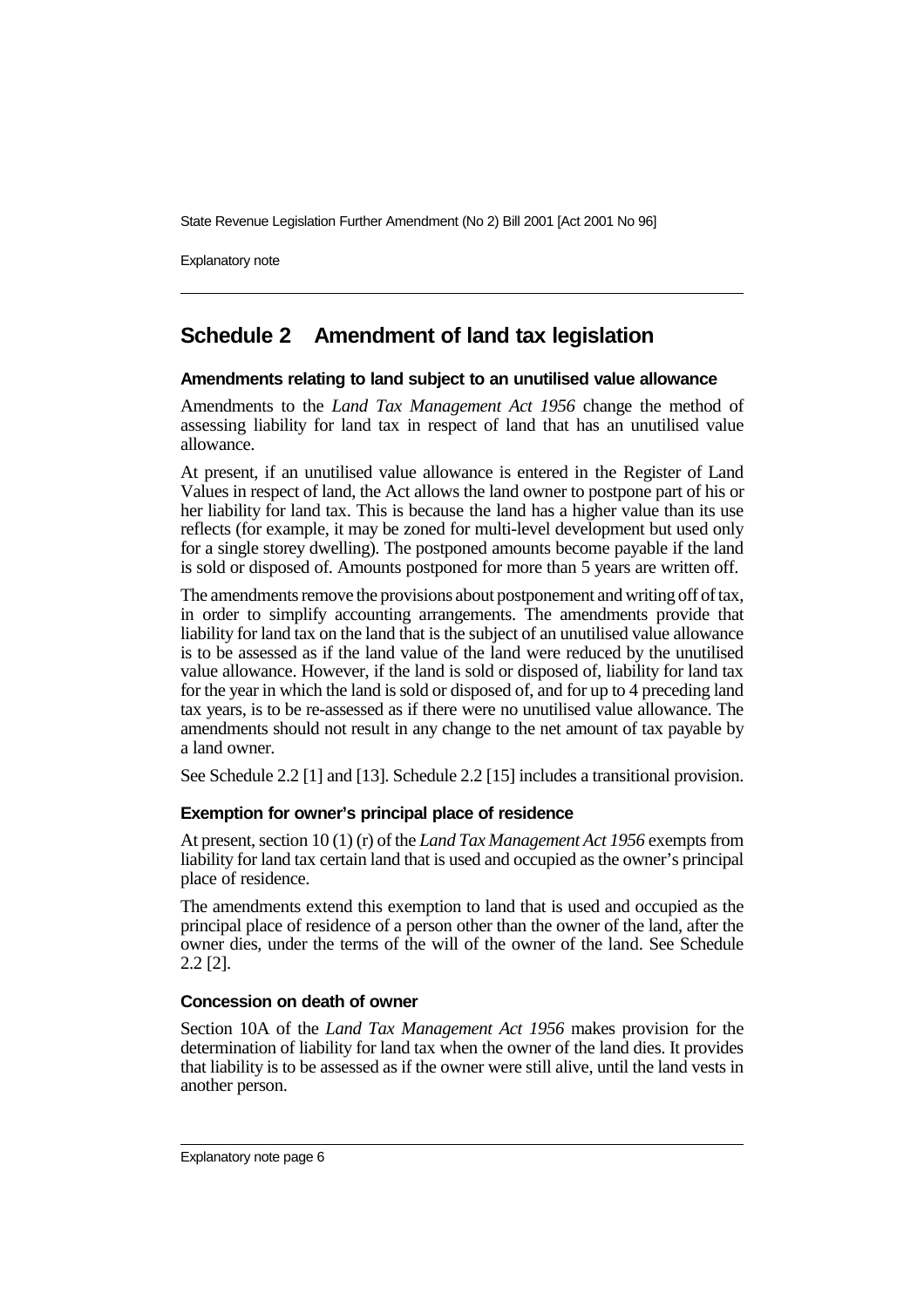Explanatory note

The amendments make it clear that land under the provisions of the *Real Property Act 1900* is taken to vest in another person when the other person is registered as proprietor of that land under that Act. See Schedule 2.2 [3].

#### **Concession for unoccupied land intended to be owner's principal place of residence**

At present, the *Land Tax Management Act 1956* allows the Chief Commissioner to treat land that is intended to be used and occupied as the owner's principal place of residence as land that is actually used and occupied as the owner's principal place of residence for the purposes of assessment of land tax.

However, the Act provides that the Chief Commissioner cannot exercise that power unless the land is within a residential zone under a planning instrument or, if not within a zone under a planning instrument, unless the Chief Commissioner is satisfied that the land is to be used for residential purposes.

The amendments remove that restriction. However, it will remain a requirement that the Chief Commissioner be satisfied that the intended use and occupation of the land is not unlawful. See Schedule 2.2 [9].

#### **Liability for land tax in respect of land that is subject to a trust**

At present, the *Land Tax Management Act 1956* provides that the owner of any equitable estate or interest in land is liable for land tax in respect of the land as if he or she were the owner of that land. The owner of the legal estate is taken to be the primary taxpayer and the owner of the equitable estate is taken to be the secondary taxpayer in respect of the land.

The amendments make special provision in respect of land that is the subject of a fixed trust (that is, a trust that is not a special trust (as defined in the Act)). Under the new provisions, the trustee will be able to apply for the trust to be classified as a non-concessional trust for land tax purposes. Under amendments to the *Land Tax Act 1956*, trusts that are classified as non-concessional trusts will be taxed in the same way as special trusts—that is, the tax-free threshold will not apply. However, if a trust is classified as a non-concessional trust, the beneficiaries of the trust will not be liable to pay land tax in respect of the land that is the subject of the trust.

Land that is the subject of a trust that is not classified as a non-concessional trust will continue to be taxed under the current arrangements.

See Schedule 2.1 and 2.2 [10].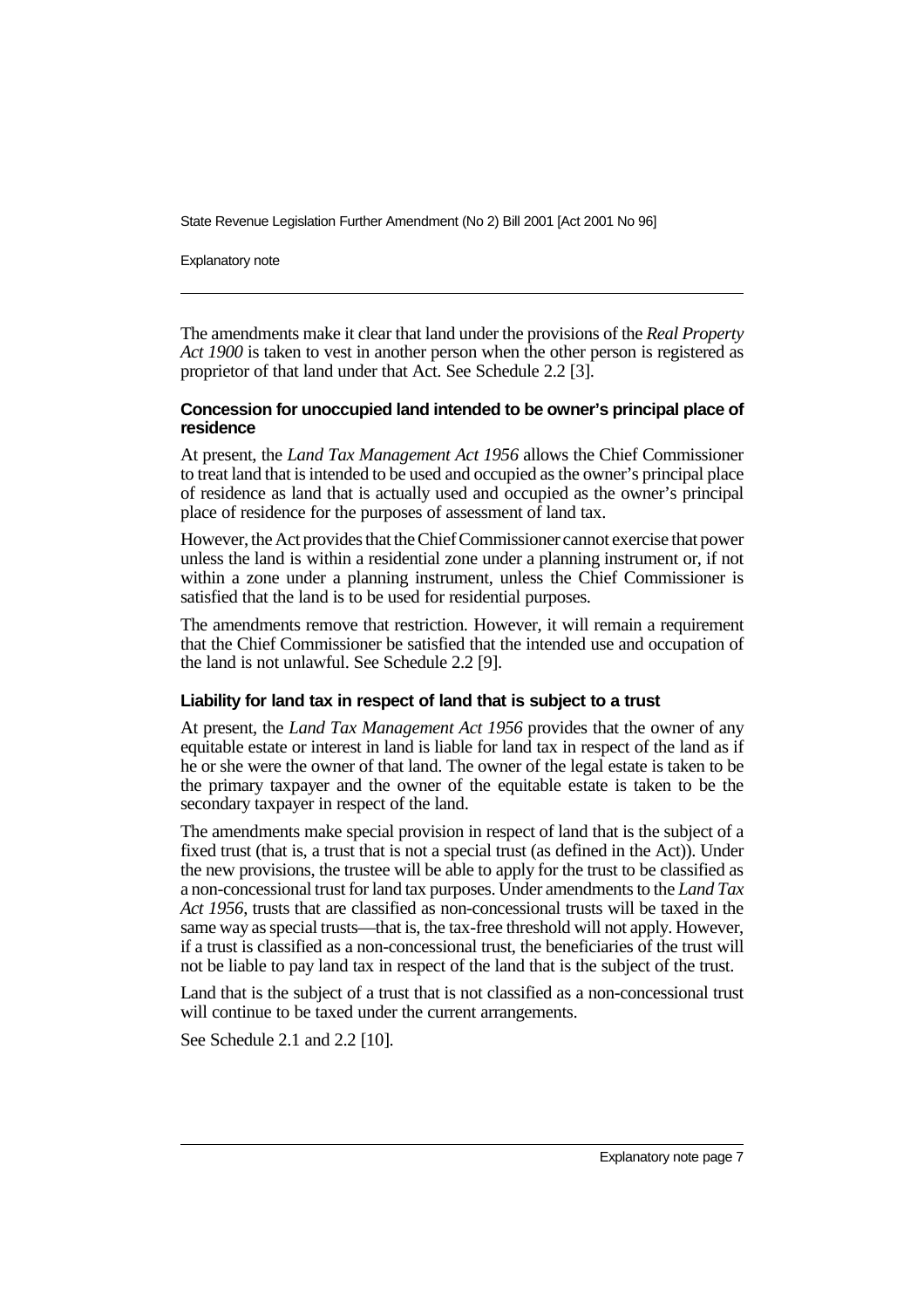Explanatory note

#### **Liability for land tax when land is subject to an agreement for sale**

At present, liability for land tax on land that is the subject of an agreement for sale is determined on the basis of who has possession of the land and the percentage of the purchase price that has been paid.

Under the new arrangements, if land that is subject to the provisions of the *Real Property Act 1900* is subject to an agreement for sale that has not been completed, the registered proprietor of the land will be taken to be the owner of the land for land tax purposes, and will be liable for land tax in respect of the land, to the exclusion of the liability of the purchaser. However, the purchaser will be taken to be the owner of the land, and liable for land tax, if the purchaser obtains the right to exclusive possession of the land and takes possession of the land. Similar arrangements will apply to land that is not subject to the provisions of the *Real Property Act 1900*. See Schedule 2.2 [11].

#### **Other amendments**

The amendments also:

- (a) remove redundant provisions in the *Land Tax Management Act 1956* relating to a rental-purchase scheme and other provisions that have fallen into disuse (certain provisions that deem persons to be owners of land for land tax purposes), and
- (b) make further provision for the exemption from land tax of land that is used and occupied as a retirement village or an aged care establishment, following the commencement of the *Retirement Villages Act 1999*, and
- (c) provide for the making of savings and transitional regulations and other transitional matters.

See Schedule 2.2 [4]–[8], [12], [14] and [15].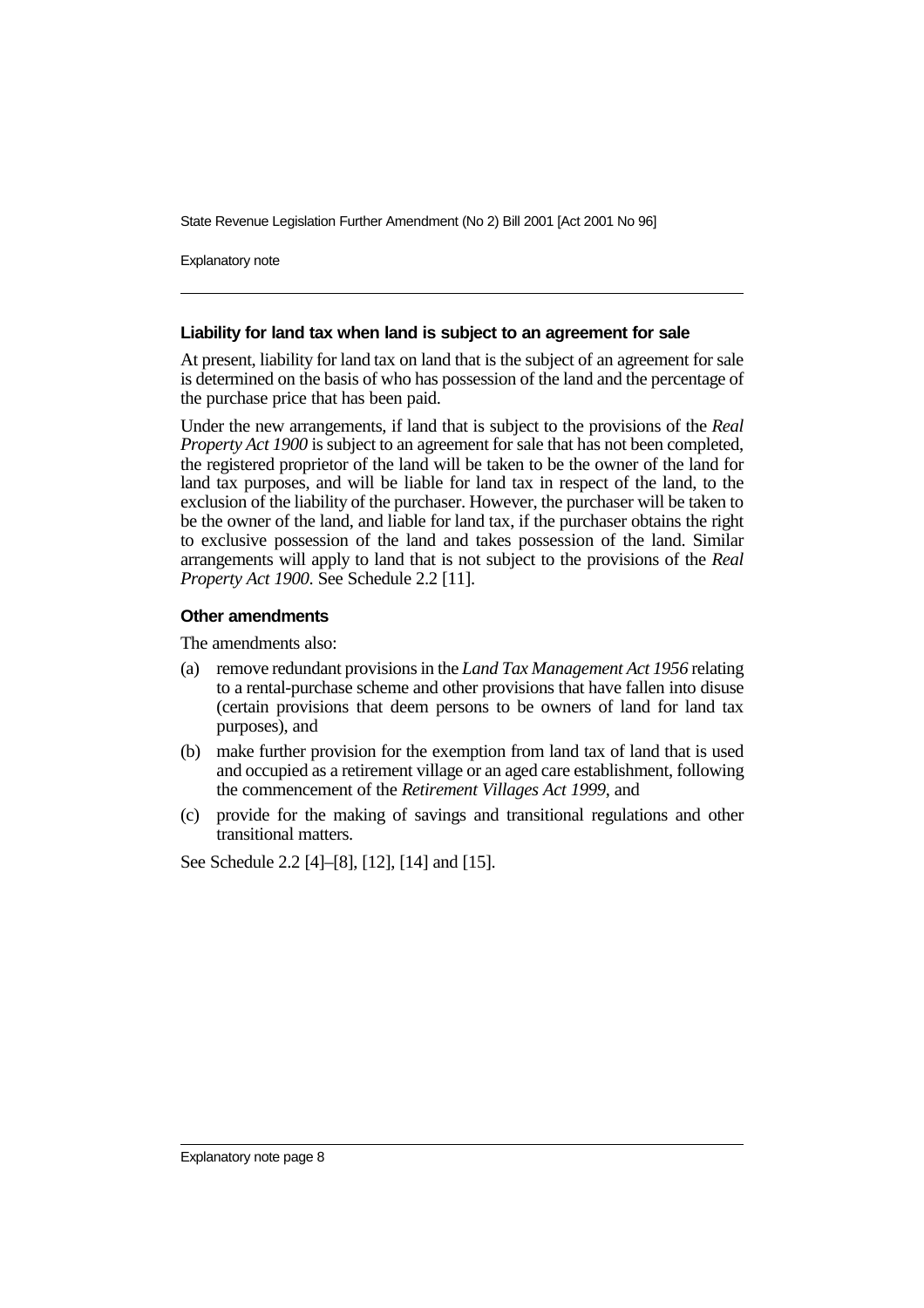Explanatory note

## **Schedule 3 Amendment of Taxation Administration Act 1996**

The amendments to the *Taxation Administration Act 1996*:

- (a) permit the disclosure of information obtained under or in relation to the administration of a taxation law to the Director-General of the Department of Transport, for the purposes of administration of the *Parking Space Levy Act 1992* (see Schedule 3 [1]), and
- (b) allow the Chief Commissioner to make refunds of tax already paid in order to give effect to a decision of the Hardship Review Board under that Act (see Schedule 3 [2]), and
- (c) provide for the making of savings and transitional regulations (see Schedule 3 [3]).

## **Schedule 4 Amendment of Unclaimed Money Act 1995**

#### **Enterprise required to make reasonable efforts to identify owner of money**

The amendments will require an enterprise that holds any money in an account that has not been operated on for at least  $\vec{6}$  years to make reasonable efforts to identify and locate the owner of the money and to pay the money to the owner. Similar requirements apply in relation to unclaimed superannuation benefits under the *Superannuation (Unclaimed Money and Lost Members) Act 1999* of the Commonwealth. See Schedule 4 [1].

The amendments also allow an enterprise to pay unclaimed money to the owner of the money, rather than to the Chief Commissioner, if inquiries in relation to the owner of the money are successful. See Schedule 4 [3] and [4].

#### **Exemption of amounts not exceeding \$20**

The amendments provide that if the amount of money held in an account does not exceed \$20, it is not unclaimed money and does not have to be paid to the Chief Commissioner. See Schedule 4 [2].

#### **Authority to recover money wrongfully paid**

At present, if the Chief Commissioner pays unclaimed money to a person who is determined to be the owner of the money, the Chief Commissioner is relieved from further liability with respect to the unclaimed money. However, if the person to whom it was paid is not the owner of the money, the owner is entitled to recover it from the person to whom it was paid.